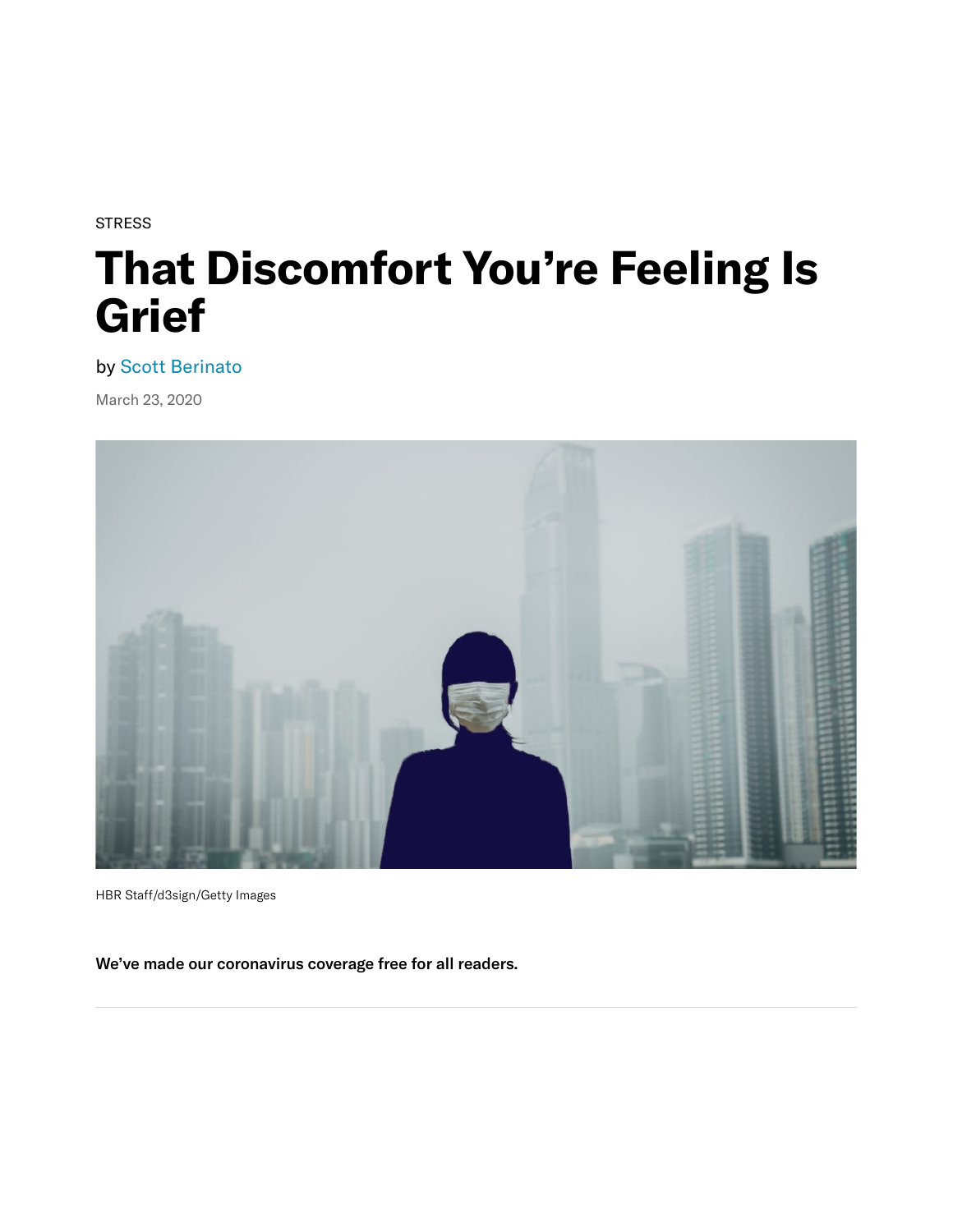Some of the HBR edit staff met virtually the other day  $-$  a screen full of faces in a scene becoming more common everywhere. We talked about the content we're commissioning in this harrowing time of a pandemic and how we can help people. But we also talked about how we were feeling. One colleague mentioned that what she felt was grief. Heads nodded in all the panes.

If we can name it, perhaps we can manage it. We turned to David Kessler for ideas on how to do that. Kessler is the world's foremost expert on grief. He cowrote with Elisabeth Kübler-Ross On Grief and Grieving: Finding the Meaning of Grief through the Five Stages of Loss. His new book adds another stage to the process, Finding Meaning: The Sixth Stage of Grief. Kessler also has worked for a decade in a three-hospital system in Los Angeles. He served on their biohazard's team. His volunteer work includes being an LAPD Specialist Reserve for traumatic events as well as having served on the Red Cross's disaster services team. He is the founder of www.grief.com which has over 5 million visits yearly from 167 countries.

Kessler shared his thoughts on why it's important to acknowledge the grief you may be feeling, how to manage it, and how he believes we will find meaning in it. The conversation is lightly edited for clarity.

# HBR: People are feeling any number of things right now. Is it right to call some of what they're feeling grief?

Kessler: Yes, and we're feeling a number of different griefs. We feel the world has changed, and it has. We know this is temporary, but it doesn't feel that way, and we realize things will be different. Just as going to the airport is forever different from how it was before 9/11, things will change and this is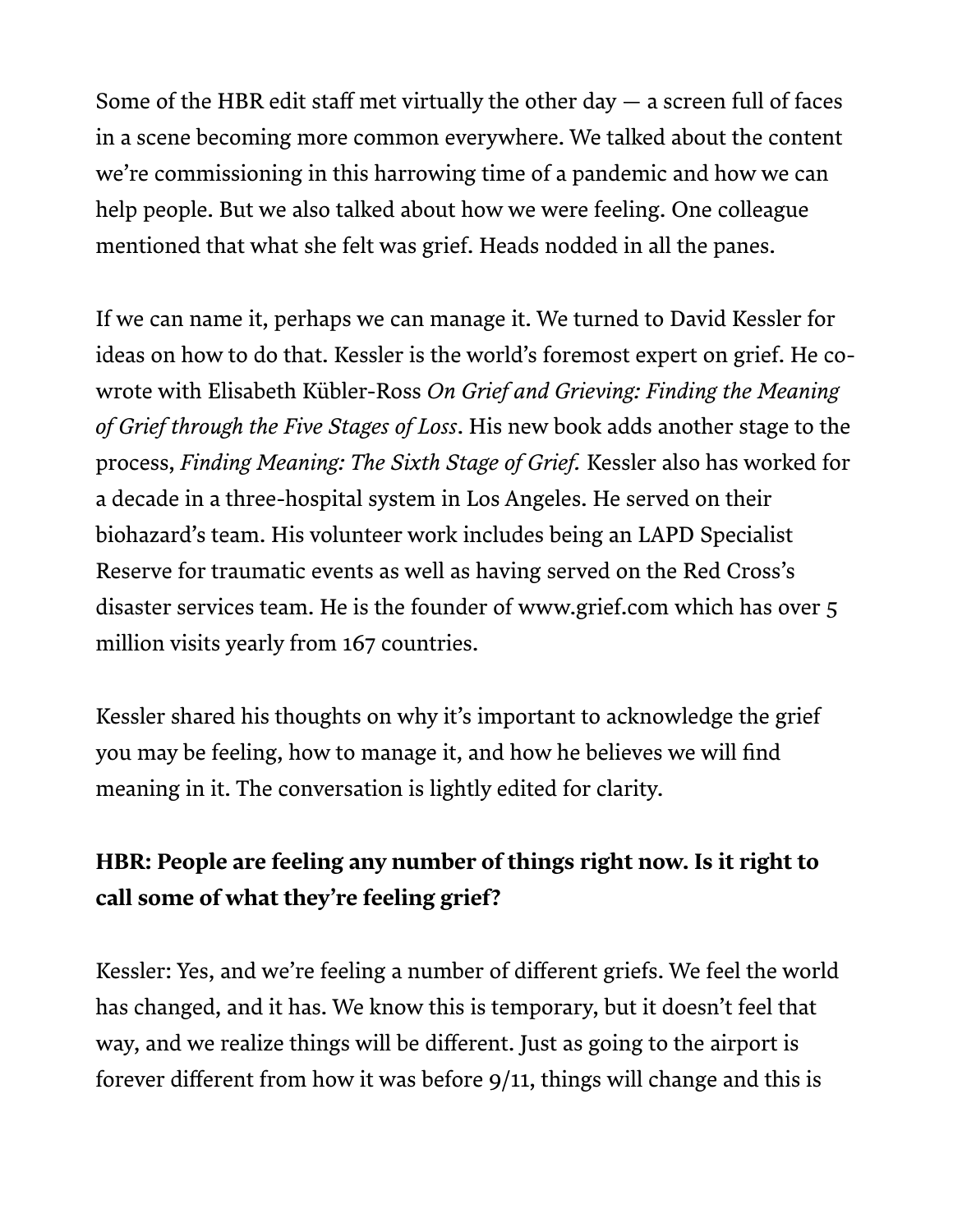the point at which they changed. The loss of normalcy; the fear of economic toll; the loss of connection. This is hitting us and we're grieving. Collectively. We are not used to this kind of collective grief in the air.

#### You said we're feeling more than one kind of grief?

Yes, we're also feeling anticipatory grief. Anticipatory grief is that feeling we get about what the future holds when we're uncertain. Usually it centers on death. We feel it when someone gets a dire diagnosis or when we have the normal thought that we'll lose a parent someday. Anticipatory grief is also more broadly imagined futures. There is a storm coming. There's something bad out there. With a virus, this kind of grief is so confusing for people. Our primitive mind knows something bad is happening, but you can't see it. This breaks our sense of safety. We're feeling that loss of safety. I don't think we've collectively lost our sense of general safety like this. Individually or as smaller groups, people have felt this. But all together, this is new. We are grieving on a micro and a macro level.

#### What can individuals do to manage this all this grief?

Understanding the stages of grief is a start. But whenever I talk about the stages of grief, I have to remind people that the stages aren't linear and may not happen in this order. It's not a map but it provides some scaffolding for this unknown world. There's denial, which we say a lot of early on: This virus won't affect us. There's anger: You're making me stay home and taking away my activities. There's bargaining: Okay, if I social distance for two weeks everything will be better, right? There's sadness: I don't know when this will end. And finally there's Acceptance. This is happening; I have to figure out how to proceed.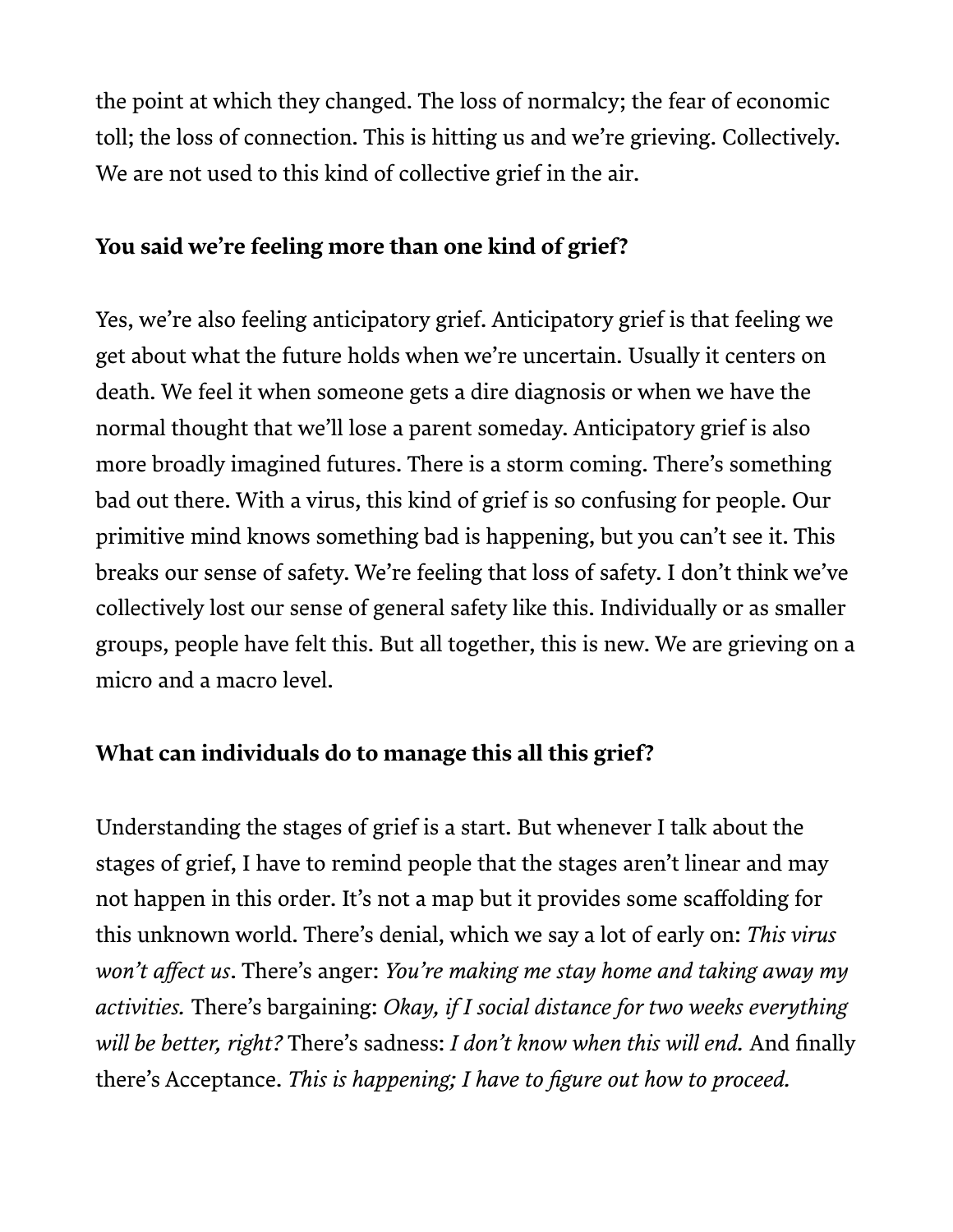Acceptance, as you might imagine, is where the power lies. We find control in acceptance. I can wash my hands. I can keep a safe distance. I can learn how to work virtually.

# When we're feeling grief there's that physical pain. And the racing mind. Are there techniques to deal with that to make it less intense?

Let's go back to anticipatory grief. Unhealthy anticipatory grief is really anxiety, and that's the feeling you're talking about. Our mind begins to show us images. My parents getting sick. We see the worst scenarios. That's our minds being protective. Our goal is not to ignore those images or to try to make them go away—you mind won't let you do that and it can be painful to try and force it. The goal is to find balance in the things you're thinking. If you feel the worst image taking shape, make yourself think of the best image. We all get a little sick and the world continues. Not everyone I love dies. Maybe no one does because we're all taking the right steps. Neither scenario should be ignored but neither should dominate either.

Anticipatory grief is the mind going to the future and imagining the worst. To calm yourself, you want to come into the present. This will be familiar advice to anyone who has meditated or practiced mindfulness but people are always surprised at how prosaic this can be. You can name five things in the room. There's a computer, a chair, a picture of the dog, an old rug and a coffee mug. It's that simple. Breathe. Realize that in the present moment, nothing you've anticipated has happened. In this moment, you're okay. You have food. You are not sick. Use your senses and think about what they feel. The desk is hard. The blanket is soft. I can feel the breath coming into my nose. This really will work to dampen some of that pain.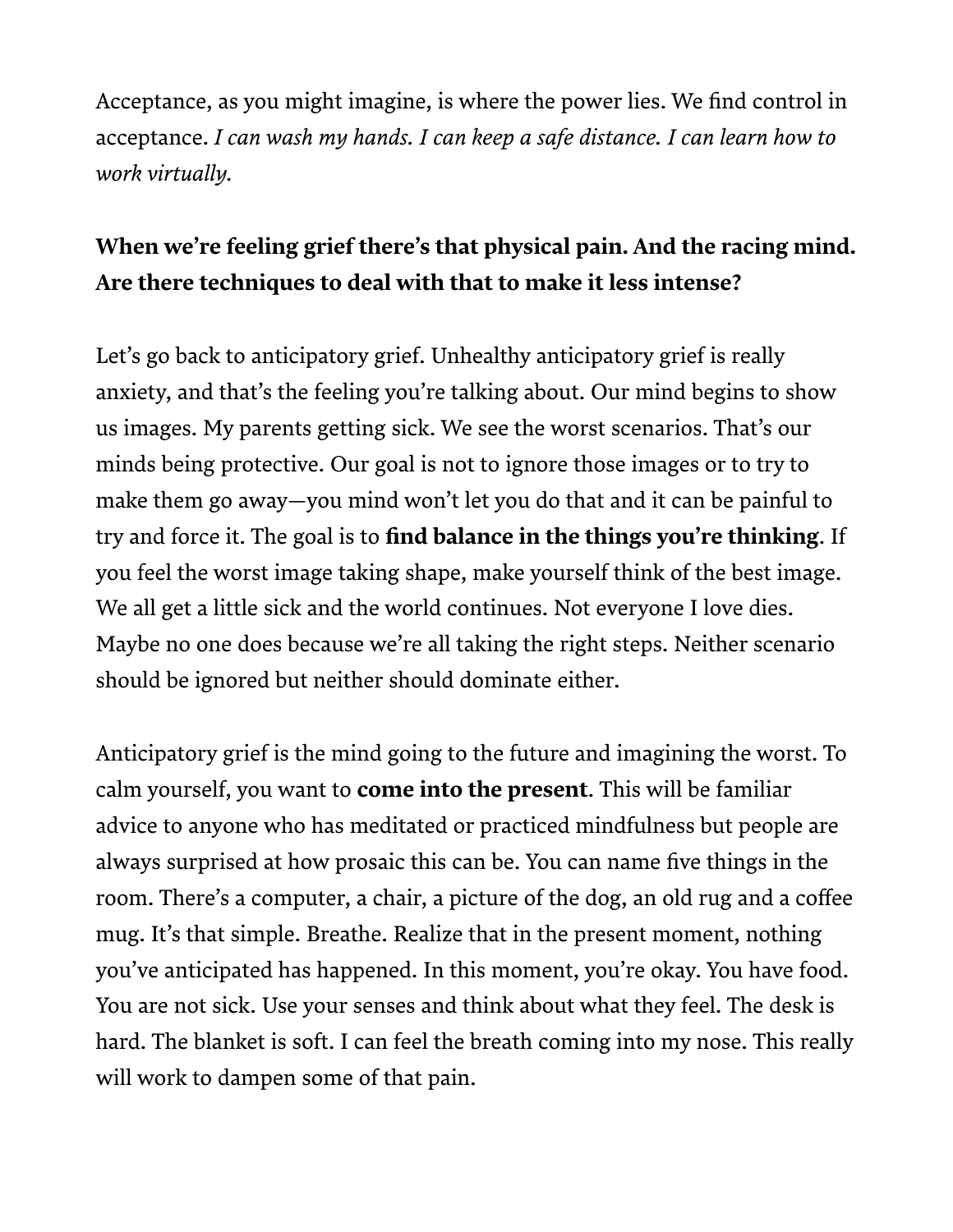You can also think about how to **let go of what you can't control.** What your neighbor is doing is out of your control. What is in your control is staying six feet away from them and washing your hands. Focus on that.

Finally, it's a good time to **stock up on compassion**. Everyone will have different levels of fear and grief and it manifests in different ways. A coworker got very snippy with me the other day and I thought, That's not like this person; that's how they're dealing with this. I'm seeing their fear and anxiety. So be patient. Think about who someone usually is and not who they seem to be in this moment.

# One particularly troubling aspect of this pandemic is the openendedness of it.

This is a temporary state. It helps to say it. I worked for 10 years in the hospital system. I've been trained for situations like this. I've also studied the Spanish Flu. The precautions we're taking are the right ones. History tells us that. This is survivable. We will survive. This is a time to overprotect but not overreact.

And, I believe we will find meaning in it. I've been honored that Elisabeth Kübler-Ross's family has given me permission to add a sixth stage to grief: Meaning. I had talked to Elisabeth quite a bit about what came after acceptance. I did not want to stop at acceptance when I experienced some personal grief. I wanted meaning in those darkest hours. And I do believe we find light in those times. Even now people are realizing they can connect through technology. They are not as remote as they thought. They are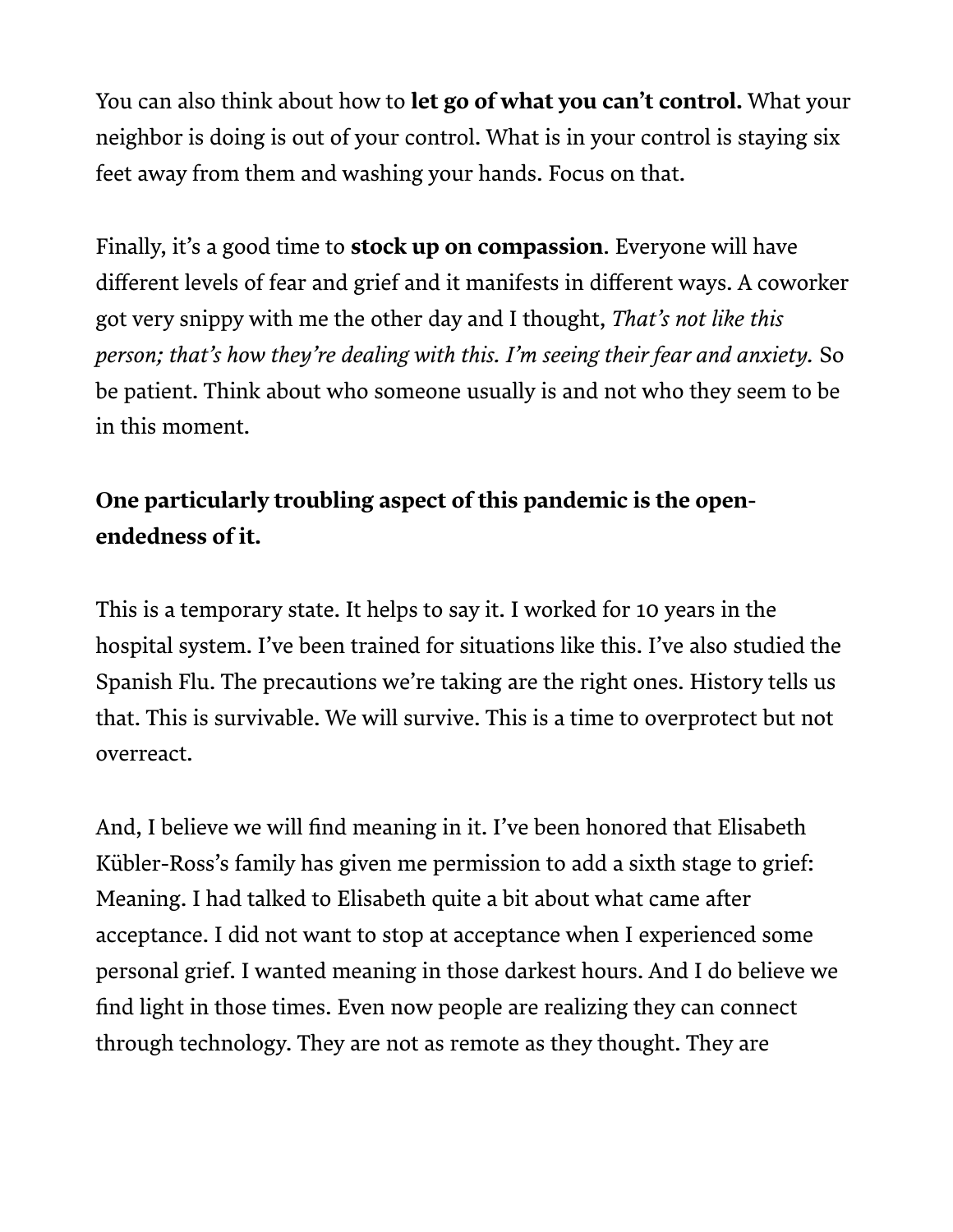realizing their phones have phones and having long conversations. They're appreciating walks. I believe we will continue to find meaning now and when this is over.

# What do you say to someone who's read all this and is still feeling overwhelmed with grief?

Keep trying. There is something powerful about naming this as grief. It helps us feel what's inside of us. So many have told me in the past week, "I'm telling my coworkers I'm having a hard time," or "I cried last night." When you name it, you feel it and it moves through you. Emotions need motion. It's important we acknowledge what we go through. One unfortunate byproduct of the selfhelp movement is we're the first generation to have feelings about our feelings. We tell ourselves things like, I feel sad, but I shouldn't feel that; other people have it worse. We can — we should — stop at the first feeling. I feel sad. Let me go for five minutes to feel sad. Your work is to feel your sadness and fear and anger whether or not someone else is feeling something. Fighting it doesn't help because your body is producing the feeling. If we allow the feelings to happen, they'll happen in an orderly way, and it empowers us. Then we're not victims.

### In an orderly way?

Yes. Sometimes we try not to feel what we're feeling because we have this image of a "gang of feelings." If I feel sad and let that in, it'll never go away. The gang of bad feelings will overrun me. The truth is a feeling moves through us. We feel it and it goes and then we go to the next feeling. There's no gang out to get us. It's absurd to think we shouldn't feel grief right now. Let yourself feel the grief and keep going.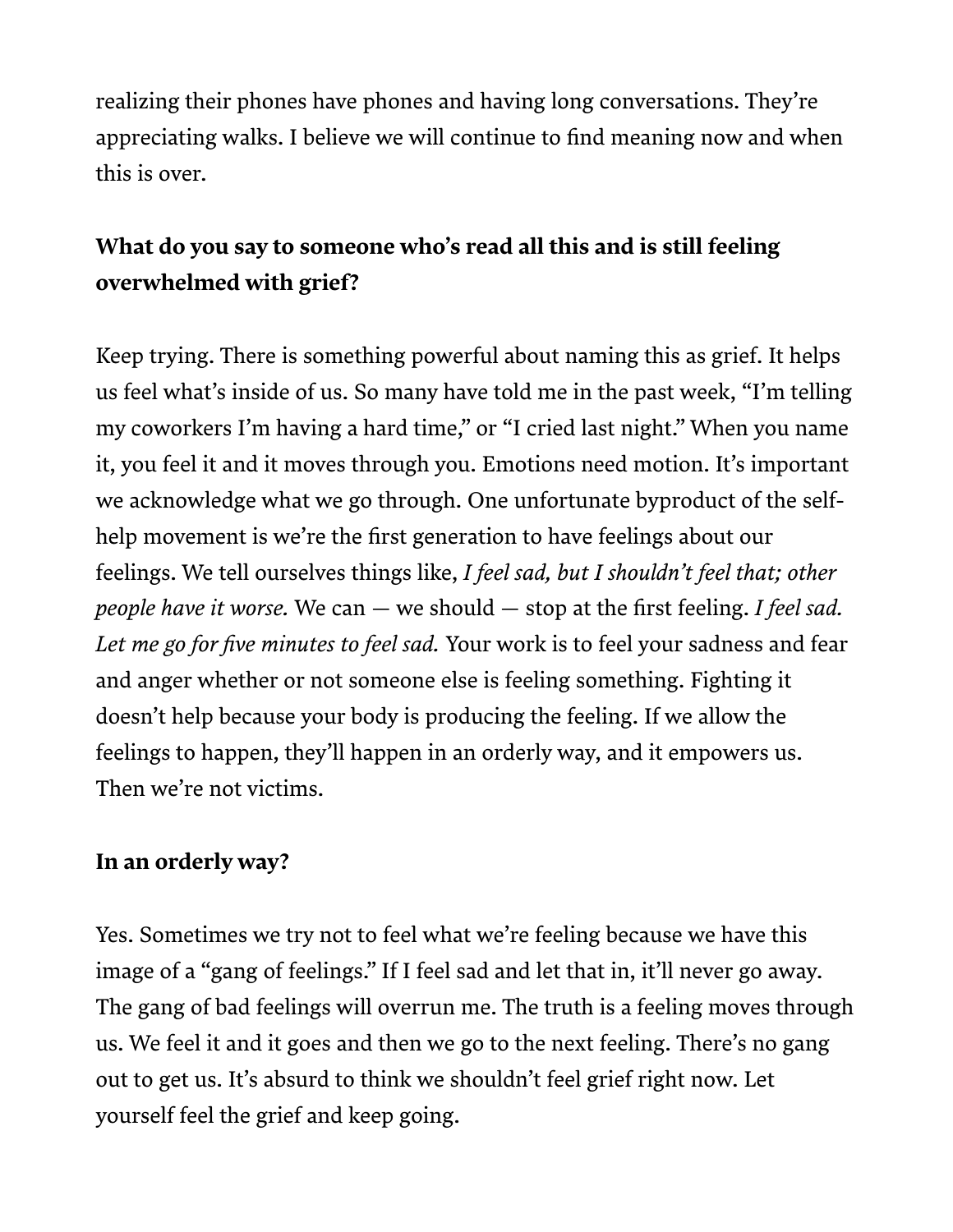

Scott Berinato is a senior editor at Harvard Business Review and the author of Good Charts Workbook: Tips Tools, and Exercises for Making Better Data Visualizations and Good Charts: The HBR Guide to Making Smarter, More Persuasive Data Visualizations.

#### This article is about STRESS

Follow This Topic

Related Topics: Emotional Intelligence | Psychology

#### **Comments**

Leave a Comment

Post Comment

10 COMMENTS

Mark Khoury a minute ago

By far the best article on what we are each feeling at the moment. Kudos.

 $\hat{\epsilon}$  Reply  $0 \oplus 0 \oplus 0$ 

Join The Conversation

POSTING GUIDELINES